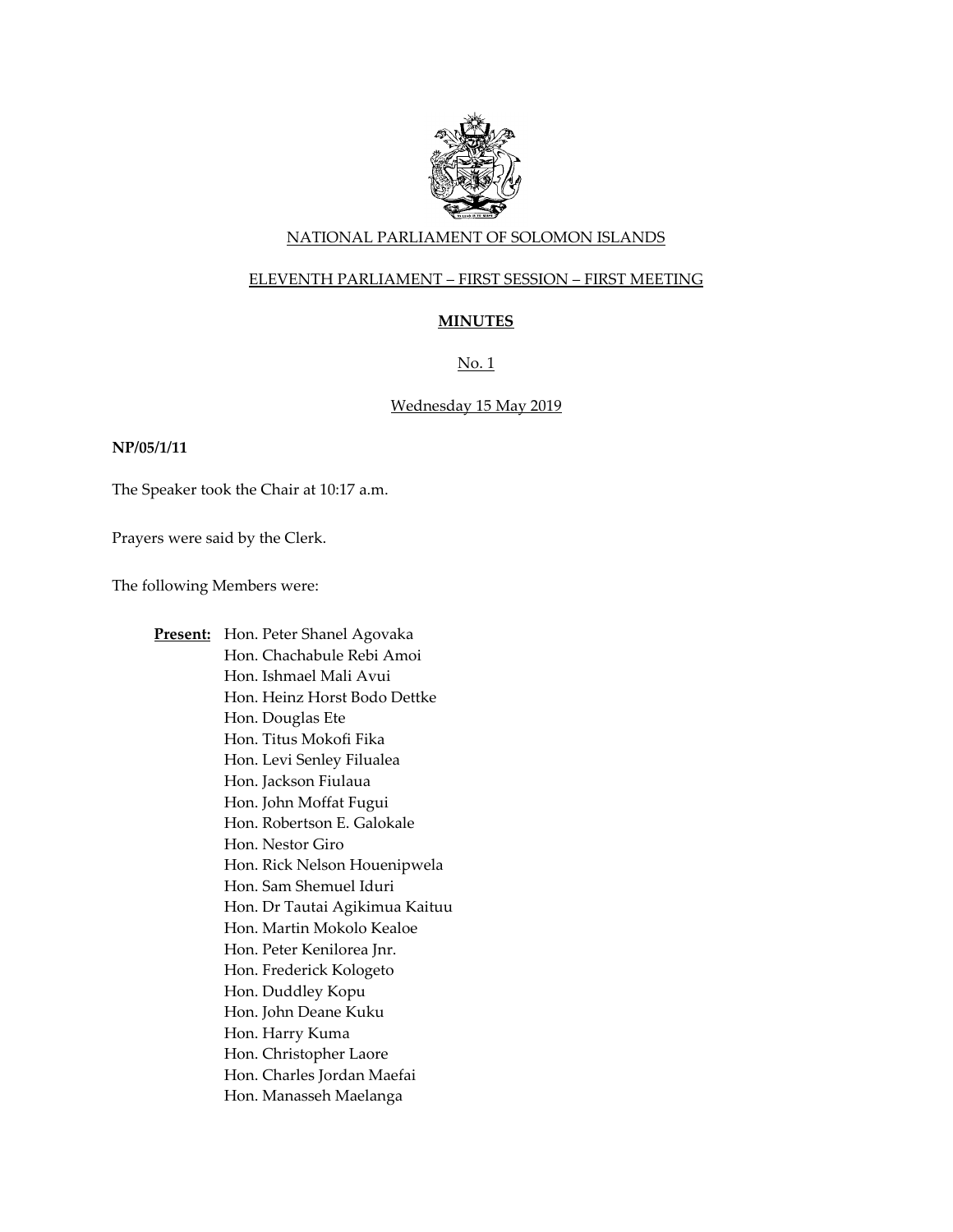Hon. Augustine Auga Maeue Hon. Samson Maneka Hon. Jeremiah Manele Hon. John Maneniaru Hon. Samuel Manetoali Hon. Derick Rawcliff Manu'ari Hon. William Bradford Marau Hon. Commins Aston Mewa Hon. Dickson Panakitasi Mua Hon. Danny Philip Hon. Rexon Annex Ramofafia Hon. Clezy C. Rore Hon. Rollen Seleso Hon. Charles Sigoto Hon. Stanley Festus Sofu Hon. Manasseh Damukana Sogavare Hon. Freda A.B. Tuki Soriacomua Hon. Makario Tagini Hon. Lanelle Olandrea Tanangada Hon. Silas Kerry Vaqara Tausinga Hon. Bradley Tovosia Hon. Namson Tran Hon. Anthony Kamutulaka Veke Hon. Jaimie Vokia Hon. Matthew Cooper Wale

**Absent:** Hon. Bartholomew Parapolo Hon. Dr Culwick Togamana

**In attendance:** Mr John Muria, *Attorney General*

#### **ADMINISTRATION OF OATHS**

The Speaker congratulated the members of the 11<sup>th</sup> Parliament and welcomed them to the first sitting. Before calling on the Clerk to administer the Oath of Allegiance, the Speaker briefly made a statement regarding the process and purpose of making an Oath.

The Clerk then announced that he had received notification from the Solomon Islands Electoral Commission, pursuant to Section 107 (1) (a) of the Electoral Act 2018 advising of the names of the persons duly elected at the last general elections held on 3 April 2019. This notice was also published in the Solomon Islands Gazette as Gazette Notice No.57 of 2019.

By virtue of Standing Order 2 (2), the Clerk administered the oath of allegiance in accordance with section 63 and Schedule 1 of the *Constitution*.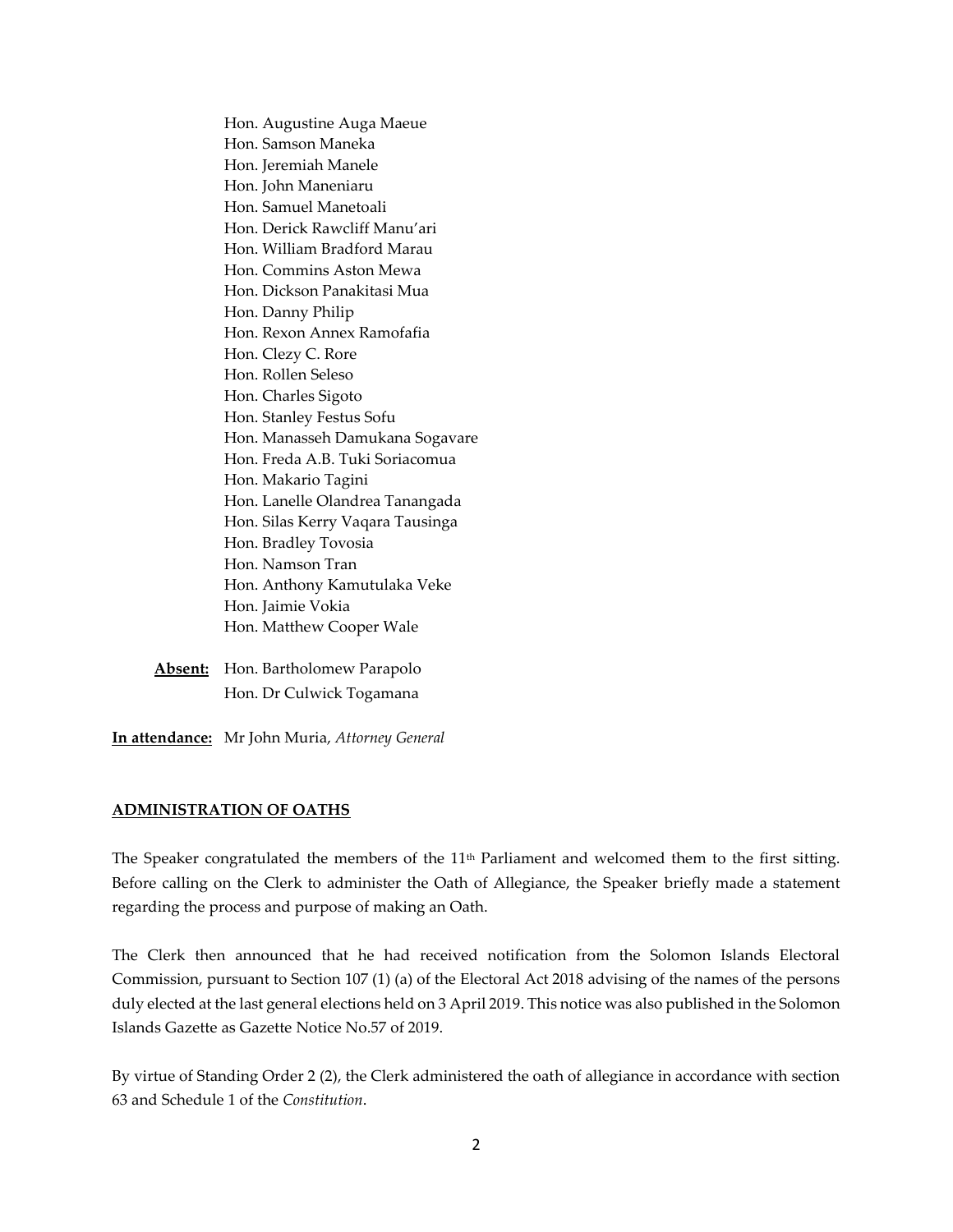48 members of Parliament took their oath.

#### **READING BY THE SPEAKER OF MESSAGES AND ANNOUNCEMENTS**

The Speaker informed the House that Mr David Kusilifu had been newly appointed as Clerk to Parliament.

He then went on to make a few remarks regarding the roles of members of Parliament and encouraged them to always bear in mind their primary constitutional functions as parliamentarians.

# **PRESENTATION OF PAPERS AND OF REPORTS**

Mr David Kusilifu, Clerk to National Parliament presented the following papers:

Publication of 2019 National General Election Results. *(National Parliament Paper No.4 of 2019).*

Gazette – Proclamation of the First Session of the Eleventh Parliament. *(National Parliament Paper No.5 of 2019).*

# **ELECTION OF THE SPEAKER OF NATIONAL PARLIAMENT**

The Clerk declared that on the closure of nominations for the Office of Speaker at 4:00 p.m. on Tuesday 14 May 2019, the following persons were nominated as candidates for the position of the Speaker of National Parliament:

- Mr Patteson J. Oti, a former member of Parliament and the former Solomon Islands High Commissioner to the Fiji Mission and;
- Mr. Ajilon Jasper Nasiu, former Premier and Speaker of the Rennell and Bellona Provincial Assembly, and former Speaker to the National Parliament;

The Clerk presided over the election and announced the results as follows:

Mr Patteson J. Oti - 30 Mr Ajilon Jasper Nasiu - 15 Spoilt ballots - 3\_\_\_\_\_ Total - **48\_\_\_**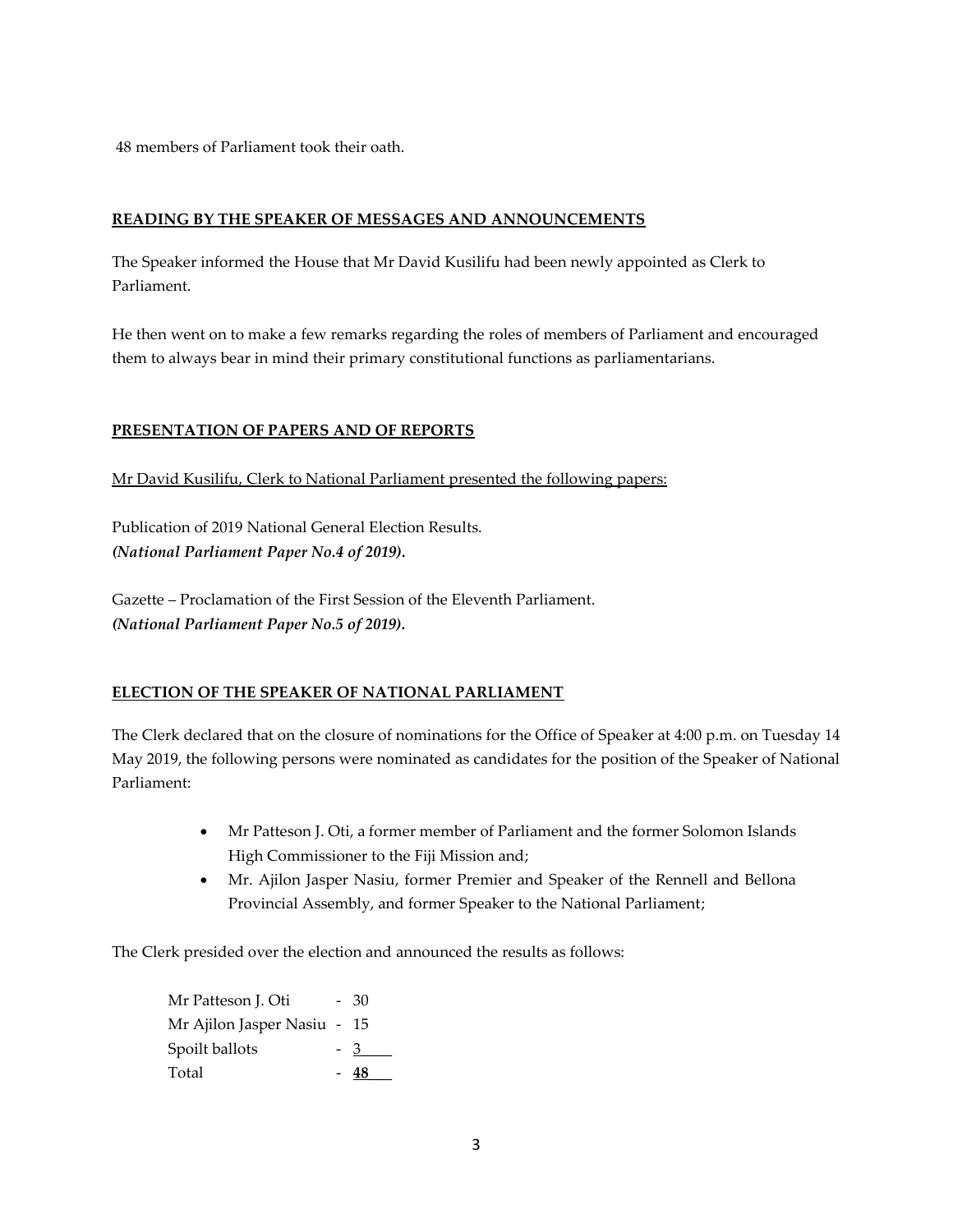The Clerk announced that the candidate duly elected by Members of Parliament as the Speaker of the National Parliament of Solomon Islands with a majority of 15 votes is Mr Patteson J. Oti.

The Speaker congratulated Mr Patteson J. Oti on his being elected as the next Speaker of the honourable House*.*

*Parliament suspended at 12:08 p.m. for 30 minutes.*

*Parliament resumed at 12:45 p.m.* 

The newly elected Speaker, Mr Patteson J. Oti made his appreciation remarks.

# **ELECTION OF THE DEPUTY SPEAKER OF NATIONAL PARLIAMENT**

The Clerk announced that on the closure of nominations for the Office of Deputy Speaker at 4:00 p.m. on Tuesday 14 May 2019, only one nomination was received. The candidate was Hon. Stanley Festus Sofu. The Clerk then declared that Hon. Stanley Festus Sofu was duly elected unopposed as the Deputy Speaker of the 11th Parliament.

The Speaker on behalf of the House and its Members, congratulated and welcomed the new Deputy Speaker of the honourable House.

**STATEMENT OF GOVERNMENT BUSINESS** for the week ending Friday 17 May 2019 was announced by the Prime Minister.

# **MOTION**

# **Motion of** *Special Adjournment*

#### Hon. Manasseh Sogavare, Prime Minister moved:

"That at its adjournment on Wednesday  $15<sup>th</sup>$  May 2019, Parliament shall be adjourned to Tuesday  $4<sup>th</sup>$  June 2019."

The Prime Minister made his remarks.

Debate ensued and the following members contributed: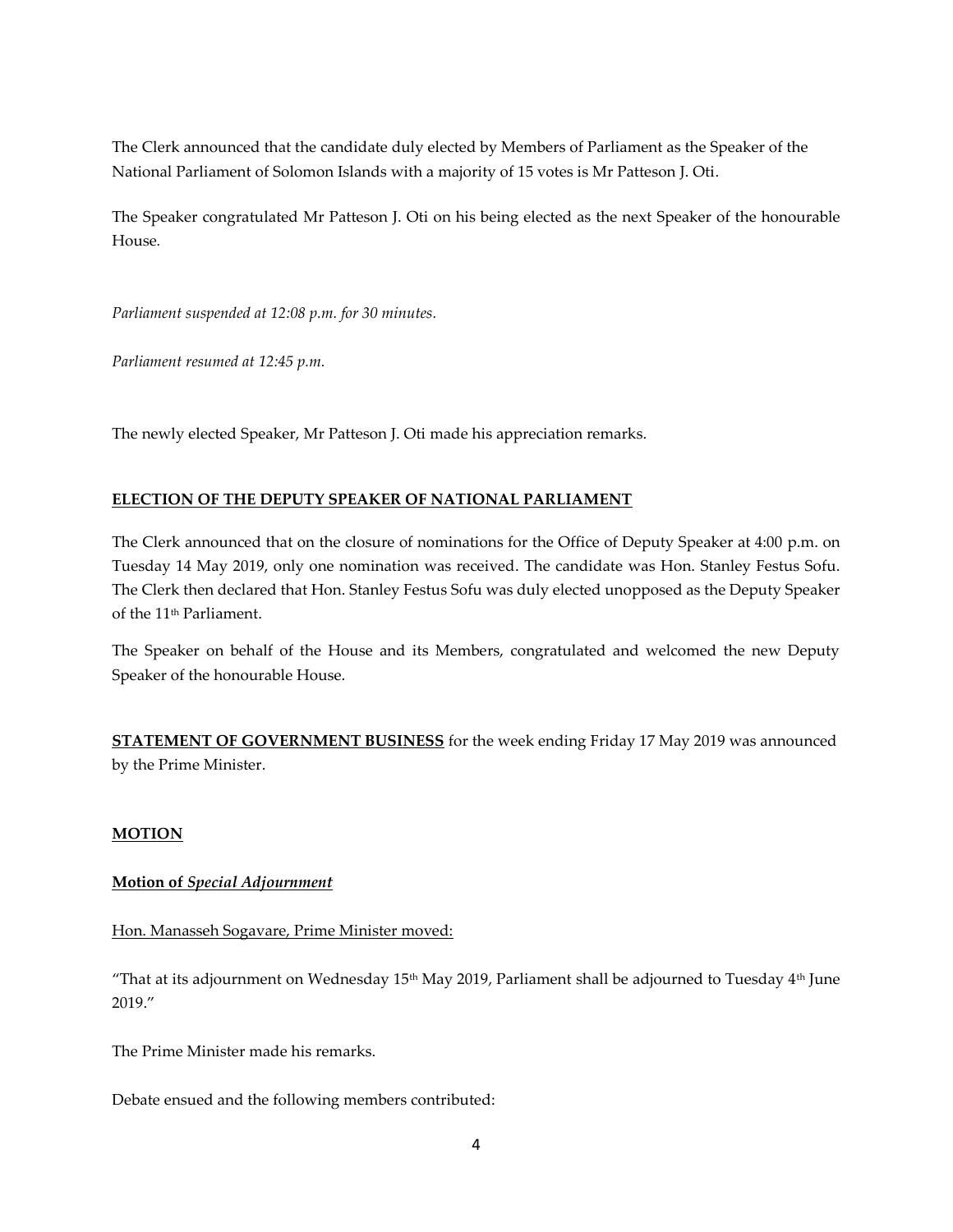The Speaker made a ruling that although he understood that the Member of Parliament for Aoke/Langalanga was the intended candidate for the Office of the Leader of the Opposition, he had not yet received any validation from the Governor General and as such will not refer to him as Leader but only as a member of his respective constituency.

| Hon. Matthew Wale         |                          | MP for Aoke/Langalanga                                    |
|---------------------------|--------------------------|-----------------------------------------------------------|
| Hon. Peter Shanel Agovaka |                          | Minister for Communication and Aviation & MP for Central  |
|                           |                          | Guadalcanal                                               |
| Hon. Jeremiah Manele      | $\overline{\phantom{a}}$ | Minister for Foreign Affairs and External Trade & MP for  |
|                           |                          | Hograno/Kia/Havulei                                       |
| Hon. Robertson Galokale   | $\overline{\phantom{a}}$ | Leader of the Independent Group & MP for South Choiseul   |
| Hon. Stanley Festus Sofu  | $\overline{\phantom{a}}$ | Deputy Speaker & MP for East Kwaio                        |
| Hon. Danny Philip         | $\overline{\phantom{a}}$ | MP for South New Georgia/Rendova/Tetepare                 |
| Hon. Manasseh Maelanga    | -                        | Minister for Infrastructure Development & MP for East     |
|                           |                          | Malaita                                                   |
| Hon. Makario Tagini       |                          | MP for Baegu/Asifola                                      |
| Hon. Clezy Rore           | $\overline{\phantom{a}}$ | Minister for Commerce, Industries, Labour and Immigration |
|                           |                          | & MP for North Vella La Vella                             |
| Hon. Titus Mokofi Fika    |                          | MP for West Kwaio                                         |
|                           |                          |                                                           |

Question put and passed.

# **ADJOURNMENT**

#### The Prime Minister moved:

#### *"That Parliament do now adjourn."*

Question put and passed.

Parliament adjourned at 2:00 p.m. until 9:30 a.m. on Tuesday 4 June 2019.

**Confirmed Mr Ajilon Jasper Nasiu Out-going Speaker of National Parliament**